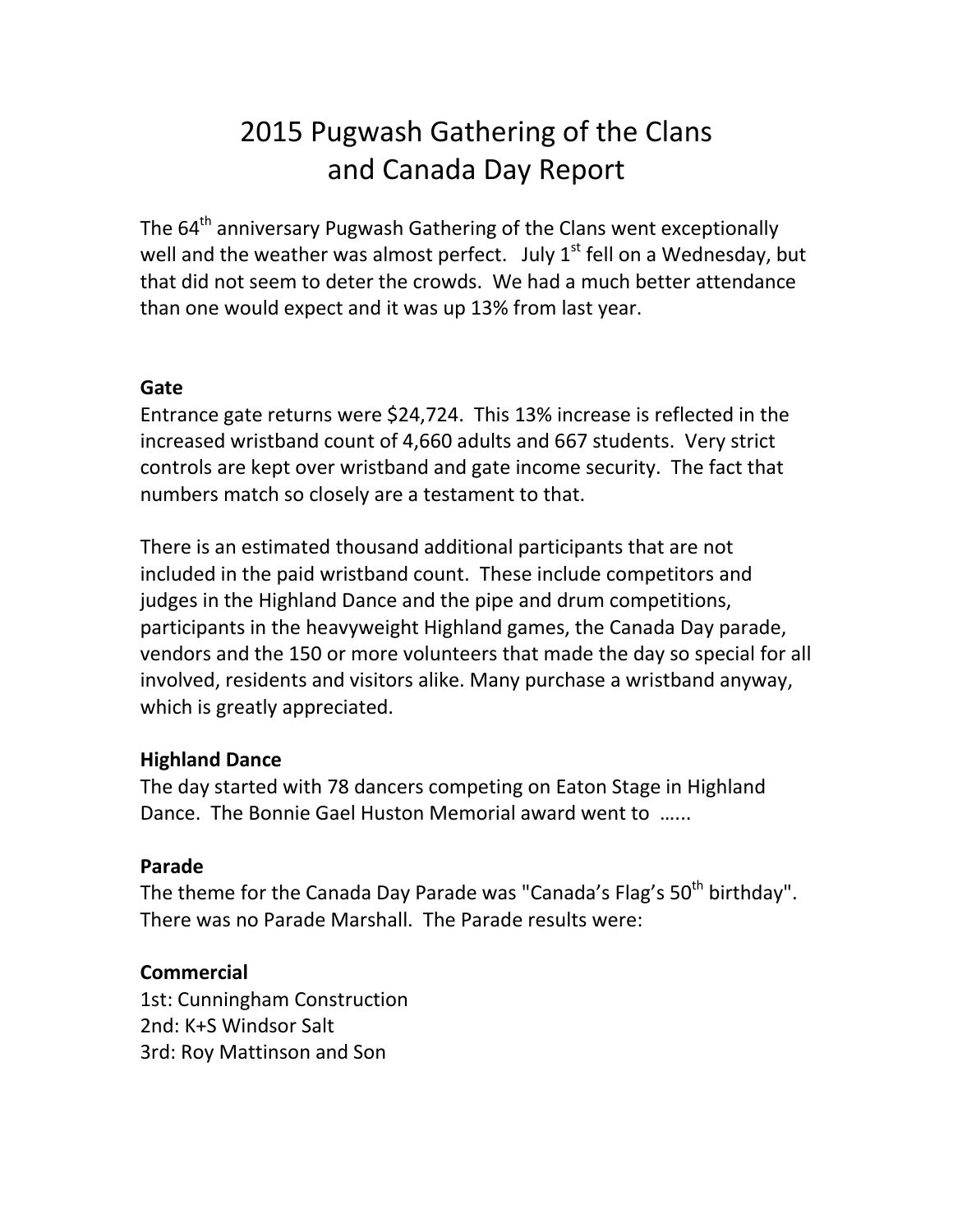### **Non- Commercial**

1st: Miller Road MX Crew 2nd: George Lockhart 3rd: Pugwash District High School

### **Antique Vehicles**

1st: Allis Chalmer's Model G 2<sup>nd</sup>: 1933 Ford half ton trick – John Vandeweil 3<sup>rd</sup>: 1971 Chevrolet Malibu – Jerry Jamieson

### **Most humorous:** K+S Windsor Salt

### **Pipes and Drums**

Eight pipe and drum bands competed this year! This is biggest number of bands to compete for many years. Grade 3 was won by Dartmouth and District Pipe Band. In Grade 4, first place went to Simonds Lions Caledonian Pipe Band,  $2^{nd}$  to Clan Thompson,  $3^{rd}$  Belfast Pipe and Drum Band. Grade 4 runners up were Correctional Services Canada Community Pipes and Drum Band and Antigonish Highland Society and Old Scotia Pipe and Drum band. Grade 5:  $1^{st}$  was Dartmouth and District and  $2^{nd}$  went to 36 Halifax Pipes and Drums. After the competitions were over the bands massed and marched up Water Street as far as Black Street for their prize giving.

### **Entertainment**

The entertainment of Eaton stage rocked throughout the afternoon and evening ending up with the great fun of Rawlins Cross who played until the fireworks were set off at 10pm.

#### **Vendors**

There were 30 vendors, including 5 food vendors. The Gathering will look into encouraging more food vendors to come to Pugwash.

Gate income helps support local and area community non profit groups. The groups benefiting this year include: the North Cumberland Memorial Hospital Auxiliary, The Pugwash and District Volunteer Fire Department, the Pugwash and Area Ground Search and Rescue, HarbourFest, Pugwash and